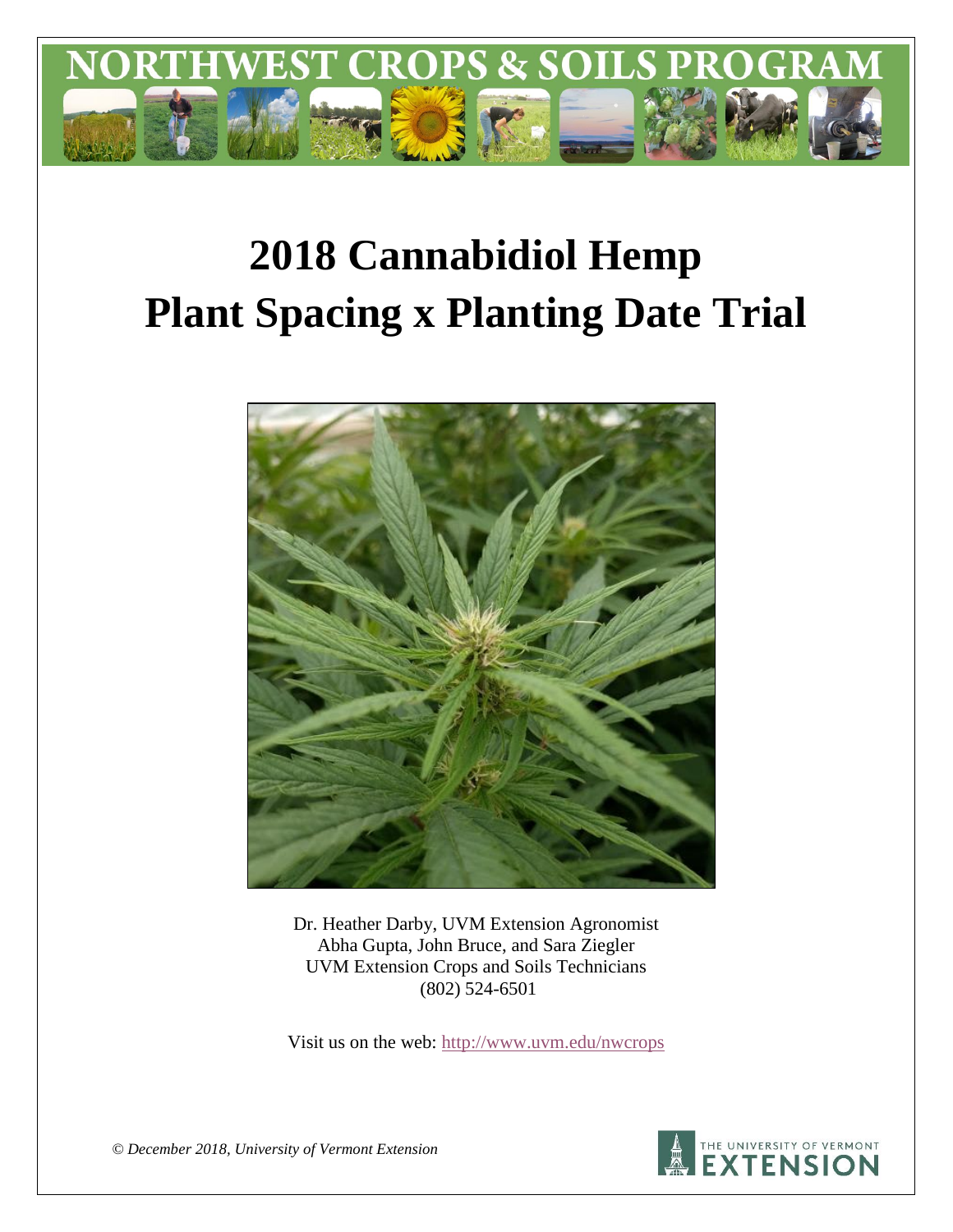#### **2018 CANNABIDIOL HEMP PLANT SPACING X PLANTING DATE TRIAL**

Dr. Heather Darby, University of Vermont Extension heather.darby[at]uvm.edu

Hemp is a non-psychoactive variety of *cannabis sativa L*. The crop is one of historical importance in the U.S. and re-emerging worldwide importance as medical providers and manufacturers seek hemp as a renewable and sustainable resource for a wide variety of consumer and industrial products. Hemp grown for all types of end-use (health supplement, fiber, and seed) contains less than 0.3% tetrahydrocannabinol (THC). Some hemp varieties intended to produce a health supplement contain relatively high concentrations of a compound called cannabidiol (CBD), potentially 10-15%. The compound CBD has purported benefits such as relief from inflammation, pain, anxiety, seizures, spasms, and other conditions. The CBD compound is the most concentrated in the female flower buds of the plant, however, it is also in the leaves and other plant parts as well. To grow hemp for CBD production, the crop is generally grown intensively as a specialty crop and the flowers are cultivated for maximum growth. The CBD oil is extracted and incorporated into topical products (salves, lip balm, lotion) and food and is available in pill capsules, powder form, and more, which can be found in the market today. Industrial hemp is poised to be a "new" cash crop and market opportunity for Vermont farms that is versatile and suitable as a rotation crop with other specialty crops, small grains, and grasses.

To help farmers succeed, agronomic research on hemp being grown for CBD extraction is needed in our region. We evaluated three plant spacings (1x1', 3x3', 5x5') and planting dates (14-Jun, 21-Jun, and 27- Jun) to determine best management practices for hemp grown for CBD production in this region.

## **MATERIALS AND METHODS**

The CBD hemp was grown at Borderview Research Farm in Alburgh, Vermont (Table 1) to evaluate the impact of plant spacing and planting date on CBD flower yield. Female plants grown from clonal propagation of the CBD variety, Boax, were planted on 14-Jun, 21-Jun, and 27-Jun (Image 1).

|                           | <b>Borderview Research Farm</b>                                                    |  |  |
|---------------------------|------------------------------------------------------------------------------------|--|--|
| Location                  | Alburgh, VT                                                                        |  |  |
| Soil type                 | Benson rocky silt loam, 8-15% slope                                                |  |  |
| Previous crop             | Silage corn                                                                        |  |  |
| <b>Plant spacing (ft)</b> | $1x1, 3x3,$ and $5x5$                                                              |  |  |
| <b>Planting date</b>      | 14-Jun, 21-Jun, and 27-Jun                                                         |  |  |
| <b>Fertilization</b>      | 150 lbs N ac <sup>-1</sup> , 70 lbs P ac <sup>-1</sup> , 70 lbs K ac <sup>-1</sup> |  |  |
| <b>Harvest date</b>       | $16$ -Oct                                                                          |  |  |

**Table 1. Agronomic information for the CBD hemp plant spacing by planting date trial 2018, Alburgh, VT.**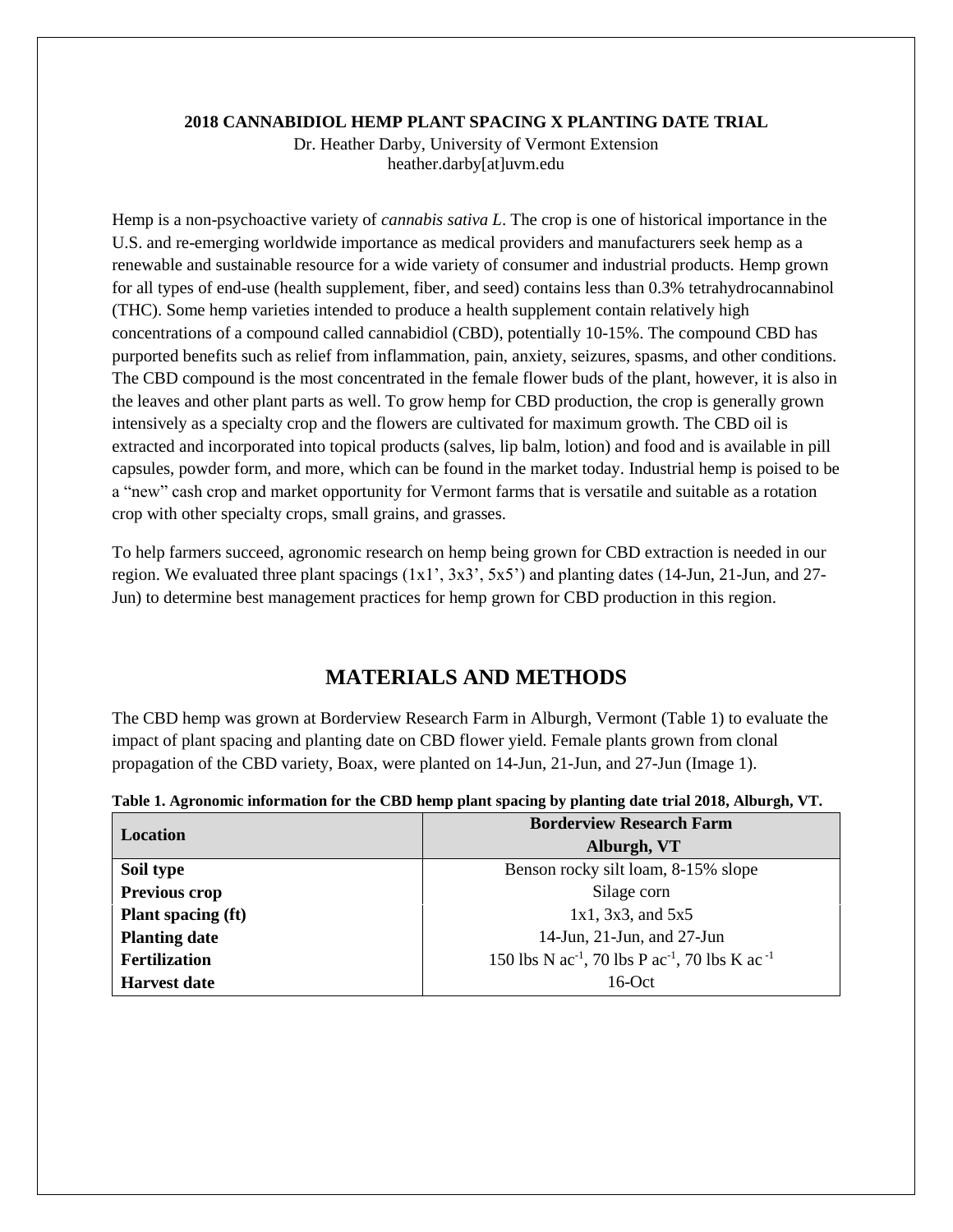

**Image 1. The CBD hemp plant spacing by planting date trial plots, Alburgh, VT, 2018.**

On 27-Jun, the plots were fertilized with 100 lbs N  $ac^{-1}$ , 70 lbs P  $ac^{-1}$ , 70 lbs K  $ac^{-1}$ , using Kreher's poultry manure (5-4-3) and Pro-Gro (5-3-4). An additional 50 lbs N  $ac^{-1}$  was applied on 20-Jul in the form of sodium nitrate (16-0-0). On 15-Oct, plant height was measured from the two middle plants of each plot. The plants were harvested by hand on 16-Oct by first using a chainsaw to cut down the entire plant. The whole plant weight was recorded. Then the plant was broken down into smaller branched sections and larger "fan" or "sun" leaves were removed, while smaller leaves were left attached since they subtend from the flower bract. Flower buds were removed by hand and by using the EZTrim Debudder (Broomfield, CO). Wet bud weight and unmarketable bud weight were recorded. The flower buds were then dried at  $80^{\circ}$  F until dry enough for storage without molding. A subsample of flower bud from each plant spacing at each planting date was dried in a small dehydrator and wet weights and dry weights were recorded in order to calculate the percent moisture of the flower buds. The percent moisture was used to calculate dry matter yields.

For each planting date and plant spacing, the data were analyzed using mixed model analysis using the mixed procedure of SAS (SAS Institute, 1999). Mean comparisons were made using the Least Significant Difference (LSD) procedure when the F-test was considered significant ( $p<0.10$ ). Data was analyzed using the PROC MIXED procedure in SAS with the Tukey-Kramer adjustment, which means that each variable was analyzed with a pairwise comparison (i.e. 'planting date 1' statistically outperformed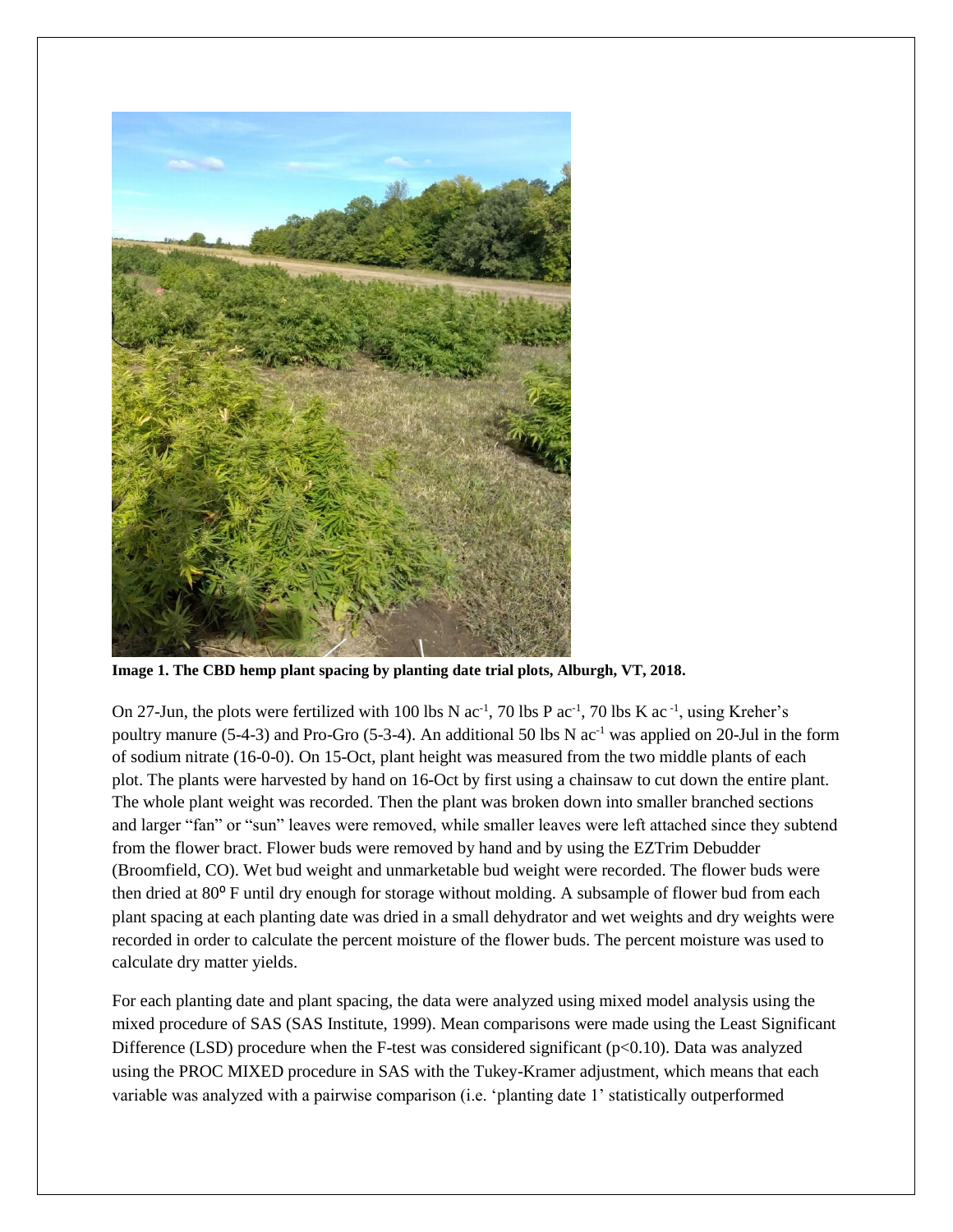'planting date 2', 'planting date 2' statistically outperformed 'planting date 3', etc.). Relationships between variables were analyzed using the GLM procedure.

Variations in yield and quality can occur because of variations in genetics, soil, weather, and other growing conditions. Statistical analysis makes it possible to determine whether a difference among treatments is real or whether it might have occurred due to other variations in the field. At the bottom of each table a LSD value is presented for each variable (i.e. yield). Least Significant Differences (LSDs) at the 0.10 level of significance are shown, except where analyzed by pairwise comparison (t-test). Where the difference between two treatments within a column is equal to or greater than the LSD value at the bottom of the column, you can be sure that for 9 out of 10 times, there is a real difference between the two treatments.

Treatments that were not significantly lower in performance than the topperforming treatment in a particular column are indicated with an asterisk. In this example, hybrid C is significantly different from hybrid A but not from hybrid B. The difference between C and B is equal to 1.5, which is less than the LSD value of 2.0. This means that these hybrids did not differ in yield. The difference between C and A is equal to 3.0, which is greater than the LSD value of 2.0. This

| <b>Treatment</b> | Yield  |
|------------------|--------|
| A                | 6.0    |
| B                | $7.5*$ |
| C                | $9.0*$ |
| LSD.             | 2.0    |

means that the yields of these hybrids were significantly different from one another. The asterisk indicates that hybrid B was not significantly lower than the top yielding hybrid C, indicated in bold.

## **RESULTS**

Seasonal precipitation and temperature were recorded with a Davis Instrument Vantage Pro2 weather station, equipped with a WeatherLink data logger at Borderview Research Farm in Alburgh, VT (Table 2).

| Alburgh, VT                       | $\sim$ $\sim$<br>June | <b>July</b> | <b>August</b> | <b>September</b> | <b>October</b> |
|-----------------------------------|-----------------------|-------------|---------------|------------------|----------------|
| Average temperature $(^{\circ}F)$ | 64.4                  | 74.1        | 72.8          | 63.4             | 45.8           |
| Departure from normal             | $-1.38$               | 3.51        | 3.96          | 2.76             | $-2.36$        |
|                                   |                       |             |               |                  |                |
| Precipitation (inches)            | 3.70                  | 2.40        | 3.00          | 3.50             | 3.50           |
| Departure from normal             | 0.05                  | $-1.72$     | $-0.95$       | $-0.16$          | $-0.07$        |
|                                   |                       |             |               |                  |                |
| Growing Degree Days (base 50°F)   | 447                   | 728         | 696           | 427              | 81             |
| Departure from normal             | $-27$                 | 88          | 115           | 109              | 81             |

**Table 2. Seasonal weather data collected in Alburgh, VT, 2018.**

Based on weather data from a Davis Instruments Vantage Pro2 with WeatherLink data logger. Alburgh precipitation data from August-October was provided by the NOAA data for Highgate, VT. Historical averages are for 30 years of NOAA data (1981- 2010) from Burlington, VT.

The summer months were considered hot and dry when compared to the 30-year average. July through September were an average of 3.41<sup>o</sup> F warmer and received only 60% of normal precipitation. The tail end of the season received an expected amount of precipitation; however, it was cooler than historical averages. Overall, there were an accumulated 2379 Growing Degree Days (GDDs) this season, approximately 366 more than the historical average, with much of the heat coming mid-season. There was no additional water applied to hemp plants outside of natural rainfall.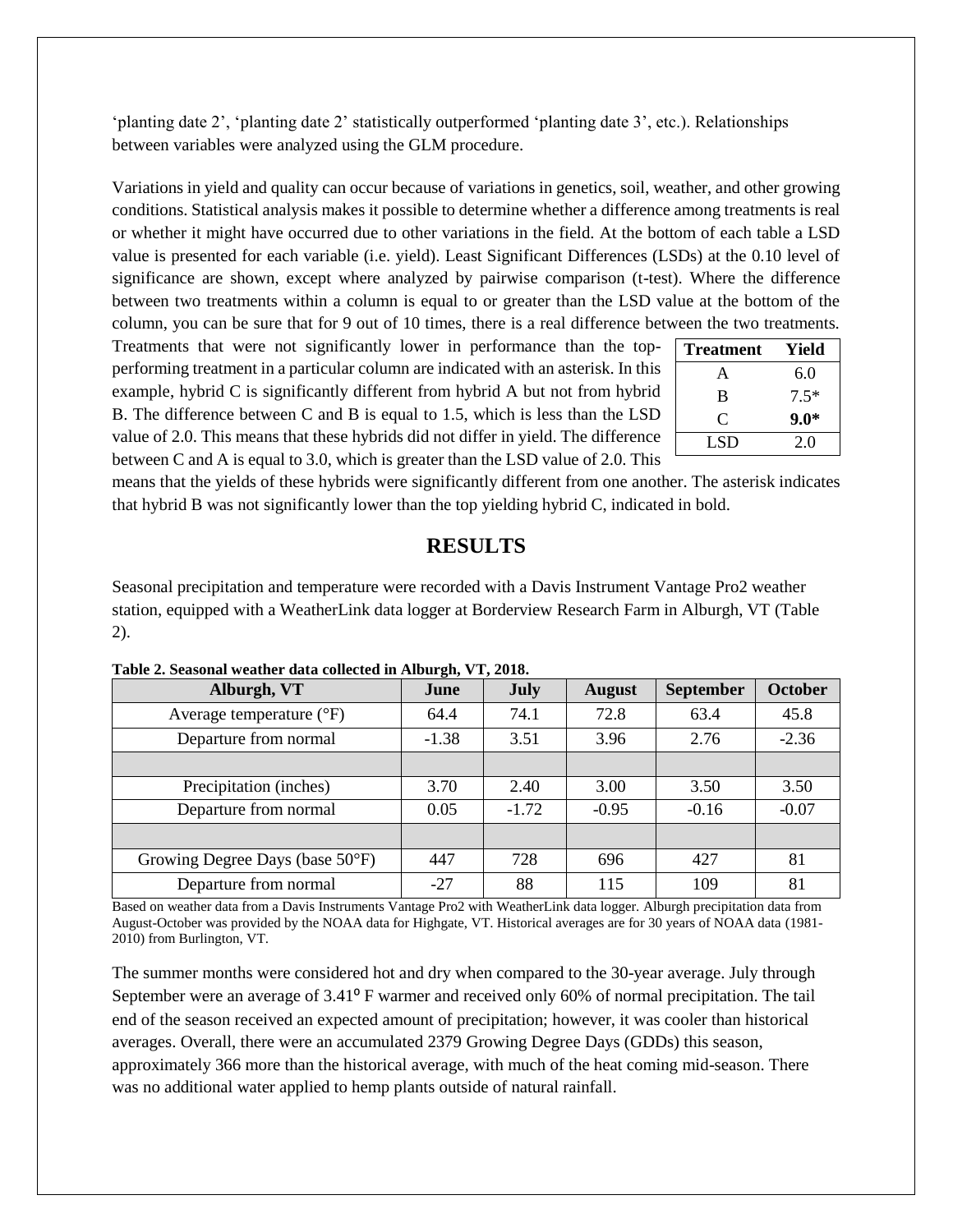#### *Plant spacing results*

| <b>Plant spacing</b> | <b>Plant weight</b> | <b>Plant height</b>    |
|----------------------|---------------------|------------------------|
| ft x ft              | $\ln \frac{1}{1}$   | $\mathbf{C}\mathbf{m}$ |
| $1 \times 1$         | 0.640ct             | 75.8                   |
| 3x3                  | 4.66b               | 81.2                   |
| 5x5                  | 9.11a               | 79.4                   |
| LSD(0.10)            | 0.734               | <b>NS</b>              |
| <b>Trial mean</b>    | 4.80                | 78.8                   |

#### **Table 3. Plant spacing effect on plant weight and height, Alburgh, VT, 2018.**

ŧ Within a column treatments marked with the same letter were statistically similar (p=0.10).

 $NS$  – There was no statistical difference between treatments in a particular column (p=0.10).

The 5'x5' spaced plants weighed significantly more than the  $1'x'1$  and  $3'x3'$  spaced plants, since these plants had more room to grow per plant (Table 3). The average weight of a 5'x5' spaced plant was 9.11 lbs.

| <b>Plant</b><br>spacing | ີ<br>Dry matter flower<br>yield† | Unmarketable dry<br>matter flower<br>yield† | Dry matter flower<br>yield†   | Unmarketable dry<br>matter flower<br>yield† |
|-------------------------|----------------------------------|---------------------------------------------|-------------------------------|---------------------------------------------|
| ft x ft                 | $\ln \sinh^{-1}$                 | $\ln \frac{1}{1}$                           | $\text{lbs}$ ac <sup>-1</sup> | $\text{lbs}$ ac <sup>-1</sup>               |
| $1 \times 1$            | 0.084ct                          | 0.00a                                       | 3669a                         | <b>7.16a</b>                                |
| $3 \times 3$            | 0.600 <sub>b</sub>               | 0.003a                                      | 2894b                         | 12.4a                                       |
| $5 \times 5$            | 1.35a                            | 0.049 <sub>b</sub>                          | 2354c                         | 86.6b                                       |
| LSD(0.10)               | 0.093                            | 0.019                                       | 411                           | 35.9                                        |
| <b>Trial mean</b>       | 0.678                            | 0.017                                       | 2973                          | 35.4                                        |

**Table 4. Plant spacing effect on flower yield, Alburgh, VT, 2018.** 

**†** Dry matter is at 0% moisture.

 $\frac{1}{2}$  Within a column treatments marked with the same letter were statistically similar (p=0.10).

On a per acre basis, the 1'x1' had the best yield and least amount of unmarketable flower buds (Table 4). The  $1'x1'$  spacing yielded 3669 lbs ac<sup>-1</sup> of dry flower bud. The  $3'x3'$  spacing had a comparably low amount of unmarketable flower buds. On a per plant basis, the 5'x5' spacing had the best yield of 1.35 lbs plant<sup>-1</sup> and also had the highest amount of unmarketable flower buds. This larger plant had more branches that were near or touching the ground. Given the rainy fall, the lower branches and flower buds of these hemp plants became contaminated with soil. Hence, the unmarketable yield was primarily due to soil contaminated of the flower buds.

#### *Planting date results*

The plants planted on 14-Jun and 21-Jun weighed more than the plants planted on 27-Jun (Table 5). This is likely due to the earlier plantings experiencing a longer growing season.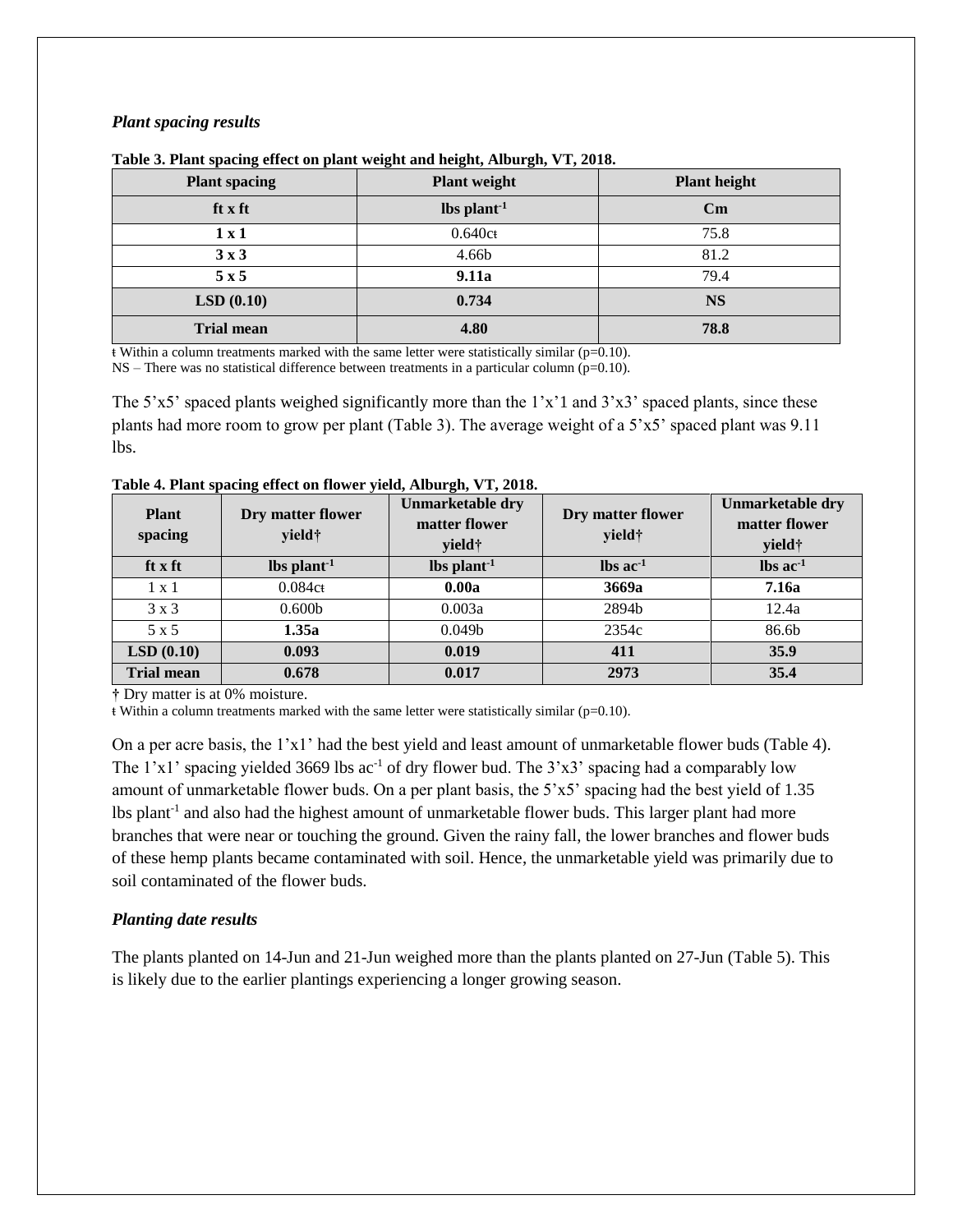| <b>Planting date</b> | <b>Plant</b> weight | <b>Plant height</b>    |
|----------------------|---------------------|------------------------|
|                      | $\ln \frac{1}{1}$   | $\mathbf{C}\mathbf{m}$ |
| $14-J$ un            | 5.38at              | 82.1                   |
| $21 - Jun$           | 4.83ab              | 80.5                   |
| $27 - Jun$           | 4.20 <sub>b</sub>   | 73.8                   |
| LSD(0.10)            | 0.734               | <b>NS</b>              |
| <b>Trial mean</b>    | 78.8                | 4.80                   |

**Table 5. Planting date effect on plant weight and height, Alburgh, VT, 2018.** 

 $\frac{1}{k}$  Within a column treatments marked with the same letter were statistically similar (p=0.10).

 $NS$  – There was no statistical difference between treatments in a particular column ( $p=0.10$ ).

When averaged across all plants spacings, there were no significant differences observed between planting dates for flower yield (Table 6). There was a significant plant spacing \* planting date interaction indicating that plant spacing responded differently between plant dates. Data was analyzed for statistical significance by each individual planting date.

| <b>Planting</b><br>date | Dry matter flower<br>yield† | Unmarketable dry<br>matter flower yield | Dry matter flower<br>yield | <b>Unmarketable dry</b><br>matter flower yield |
|-------------------------|-----------------------------|-----------------------------------------|----------------------------|------------------------------------------------|
|                         | $\ln \frac{1}{1}$           | lbs plant <sup>1</sup>                  | $\ln$ s ac <sup>-1</sup>   | $\ln$ ac <sup>1</sup>                          |
| $14-Jun$                | 0.740                       | 0.0151                                  | 2920                       | 38.9                                           |
| $21-Jun$                | 0.672                       | 0.0223                                  | 3243                       | 39.4                                           |
| $27 - Jun$              | 0.621                       | 0.0149                                  | 2755                       | 27.9                                           |
| LSD(0.10)               | <b>NS</b>                   | <b>NS</b>                               | <b>NS</b>                  | <b>NS</b>                                      |
| <b>Trial mean</b>       | 0.678                       | 0.0174                                  | 2973                       | 35.4                                           |

**Table 6. Planting date effect on flower yield, Alburgh, VT, 2018.** 

**†** Dry matter is at 0% moisture.

 $NS$  – There was no statistical difference between treatments in a particular column ( $p=0.10$ ).

#### *Results for each planting date*

Within the 14-Jun planting, the 5'x5' spaced plants showed the best yields and highest amount of unmarketable buds, on a per plant basis (Table 7). There were no significant differences between the plant spacing on a per acre basis.

| Table 7. Plant spacing effect on yield and plant weight for the 14-Jun planting, Alburgh, VT, 2018. |  |  |  |
|-----------------------------------------------------------------------------------------------------|--|--|--|
|                                                                                                     |  |  |  |
|                                                                                                     |  |  |  |
|                                                                                                     |  |  |  |

| <b>Plant</b><br>spacing | <b>Plant</b><br>weight | Dry matter flower<br>yield† | <b>Unmarketable dry</b><br>matter flower yield | Dry matter<br>flower yield | Unmarketable<br>dry matter flower<br>yield |
|-------------------------|------------------------|-----------------------------|------------------------------------------------|----------------------------|--------------------------------------------|
| ft x ft                 | $\ln \frac{1}{2}$      | $\ln \frac{1}{1}$           | $\ln \frac{1}{1}$                              | $\ln$ s ac <sup>-1</sup>   | $\text{lbs}$ ac <sup>1</sup>               |
| $1 \times 1$            | 0.507c                 | 0.066c                      | 0.000493a                                      | 2893                       | 21.4                                       |
| 3x3                     | 5.00 <sub>b</sub>      | 0.682 <sub>b</sub>          | 0.00531b                                       | 3303                       | 25.7                                       |
| 5x5                     | 10.6at                 | 1.47a                       | 0.0397c                                        | 2563                       | 69.1                                       |
| LSD(0.10)               | 1.04                   | 0.0931                      | 0.00335                                        | <b>NS</b>                  | <b>NS</b>                                  |
| <b>Trial mean</b>       | 5.38                   | 0.740                       | 0.0152                                         | 2920                       | 116                                        |

**†** Dry matter is at 0% moisture.

 $\frac{1}{2}$  Within a column treatments marked with the same letter were statistically similar (p=0.10).

 $NS$  – There was no statistical difference between treatments in a particular column ( $p=0.10$ ).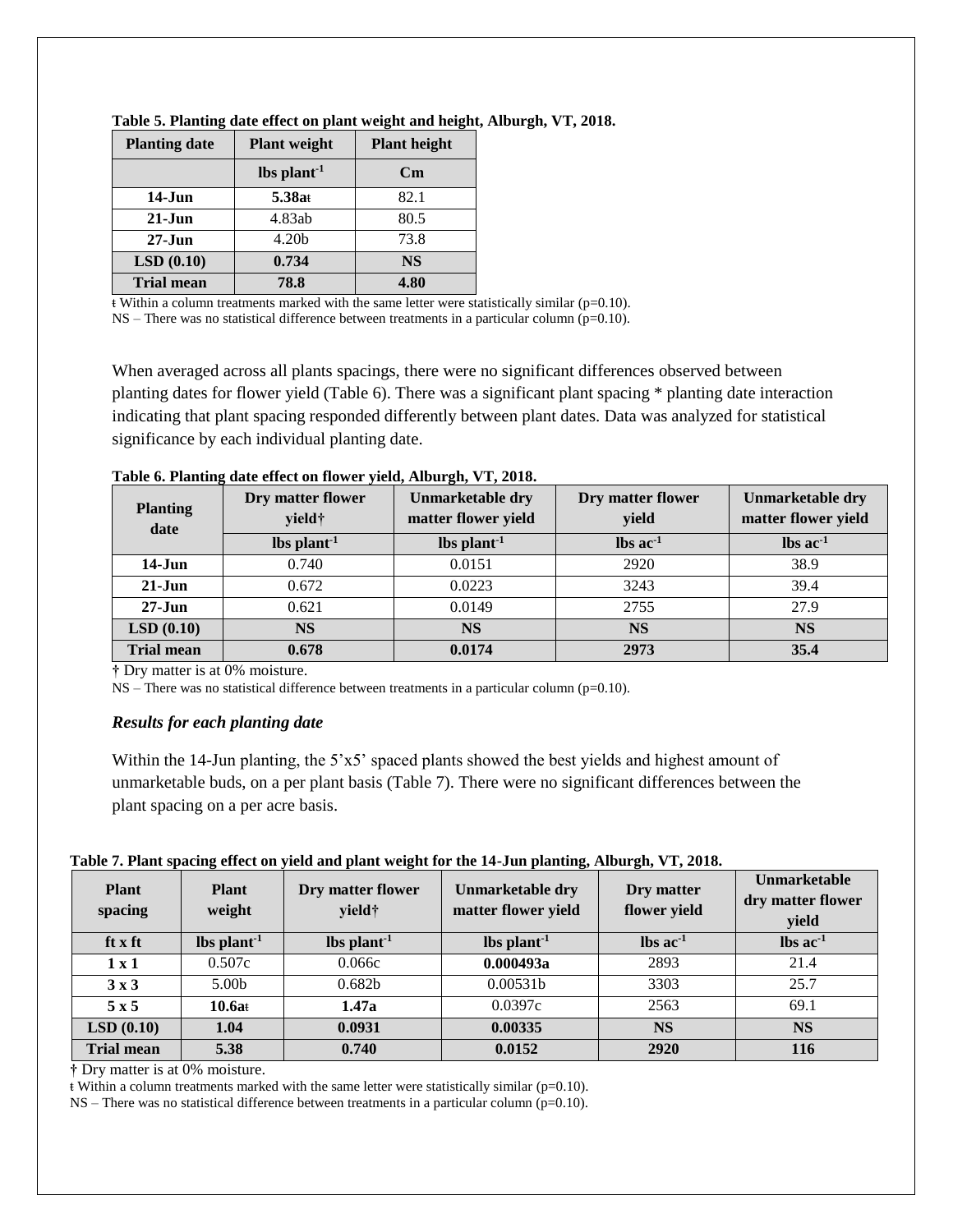Within the 21-Jun planting, the 1'x1' spacing had the best yield and least amount of unmarketable buds, on a per acre basis (Table 8). The average yield for the 1'x1' spacing was 4647 lbs ac<sup>-1</sup> of flower bud. The 3'x3'plant spacing had a comparably low amount of unmarketable buds, on a per acre basis. On a per plant basis, the 5'x5' spacing had the best yield, while the 1'x1' and 3'x3'spacing had the lowest amount of unmarketable flower bud.

| <b>Plant</b><br>spacing | <b>Plant</b><br>weight | Dry matter<br>flower yield† | <b>Unmarketable dry</b><br>matter flower yield | Dry matter<br>flower yield    | <b>Unmarketable dry</b><br>matter flower bud |
|-------------------------|------------------------|-----------------------------|------------------------------------------------|-------------------------------|----------------------------------------------|
| ft x ft                 | $\ln \frac{1}{2}$      | $\ln \frac{1}{2}$           | $\ln \frac{1}{1}$                              | $\text{lbs}$ ac <sup>-1</sup> | $\ln$ ac <sup>1</sup>                        |
| 1x1                     | 0.855c                 | 0.107c                      | 0.00a                                          | 4647a                         | 0.00a                                        |
| $3 \times 3$            | 4.47b                  | 0.567 <sub>b</sub>          | 0.000531a                                      | 2742b                         | 2.57a                                        |
| 5x5                     | $9.17a$ t              | 1.34a                       | 0.0665 <sub>b</sub>                            | 2340b                         | 116b                                         |
| LSD(0.10)               | 0.742                  | 0.100                       | 0.0458                                         | 657                           | 79.3                                         |
| <b>Trial mean</b>       | 4.83                   | 0.672                       | 0.0223                                         | 3243                          | 35.4                                         |

| Table 8. Plant spacing effect on yield and plant weight for the 21-Jun planting, Alburgh, VT, 2018. |
|-----------------------------------------------------------------------------------------------------|
|-----------------------------------------------------------------------------------------------------|

**†** Dry matter is at 0% moisture.

ŧ Within a column treatments marked with the same letter were statistically similar (p=0.10).

Within the 27-Jun planting, the 5'x5' spacing had the best yield and greatest amount of unmarketable buds on a per plant basis (Table 9).

|  |  | Table 9. Plant spacing effect on yield and plant weight for the 27-Jun planting, Alburgh, VT, 2018. |
|--|--|-----------------------------------------------------------------------------------------------------|
|  |  |                                                                                                     |

| <b>Plant</b>      | <b>Plant weight</b> | Dry matter                | Unmarketable dry    | Dry matter flower      | Unmarketable dry         |
|-------------------|---------------------|---------------------------|---------------------|------------------------|--------------------------|
| spacing           |                     | flower yield <sup>†</sup> | matter flower yield | yield                  | matter flower yield      |
| ft x ft           | $\ln \frac{1}{1}$   | $\ln \frac{1}{1}$         | $\ln \frac{1}{2}$   | $\ln$ ac <sup>-1</sup> | $\ln$ s ac <sup>-1</sup> |
| 1 x 1             | 0.559c              | 0.0796b                   | 0.00a               | 3468                   | 0.00a                    |
| 3x3               | 4.50 <sub>b</sub>   | 0.545 <sub>b</sub>        | 0.00181b            | 2637                   | 8.76a                    |
| 5x5               | 7.53at              | 1.24a                     | 0.0429c             | 2159                   | 74.8b                    |
| LSD(0.10)         | 1.51                | 0.182                     | 0.0284              | <b>NS</b>              | 51.2                     |
| <b>Trial mean</b> | 4.20                | 0.621                     | 0.0149              | 2754                   | 27.8                     |

**†** Dry matter is at 0% moisture.

 $\frac{1}{\epsilon}$  Within a column treatments marked with the same letter were statistically similar (p=0.10).

 $NS$  – There was no statistical difference between treatments in a particular column ( $p=0.10$ ).

These results suggest that the 1'x1' plant spacing would yield the most flower bud on a per acre basis. However, plant and labor costs associated with planting at the 1'x1' density need to be considered to assess the feasibility of this growing scheme. In addition, CBD concentration was not measured in this experiment and would be another factor to consider before implementation.

| Table 10. Plant population per acre for each plant spacing. |  |  |  |  |
|-------------------------------------------------------------|--|--|--|--|
|-------------------------------------------------------------|--|--|--|--|

| Plant spacing, ft x ft | Population <sup>*</sup> , plants ac <sup>1</sup> |
|------------------------|--------------------------------------------------|
| $1 \times 1$           | 43,560                                           |
| $3 \times 3$           | 4.840                                            |
| 5 x 5                  | 1.742                                            |

\*Population does not account for alleys or roads.